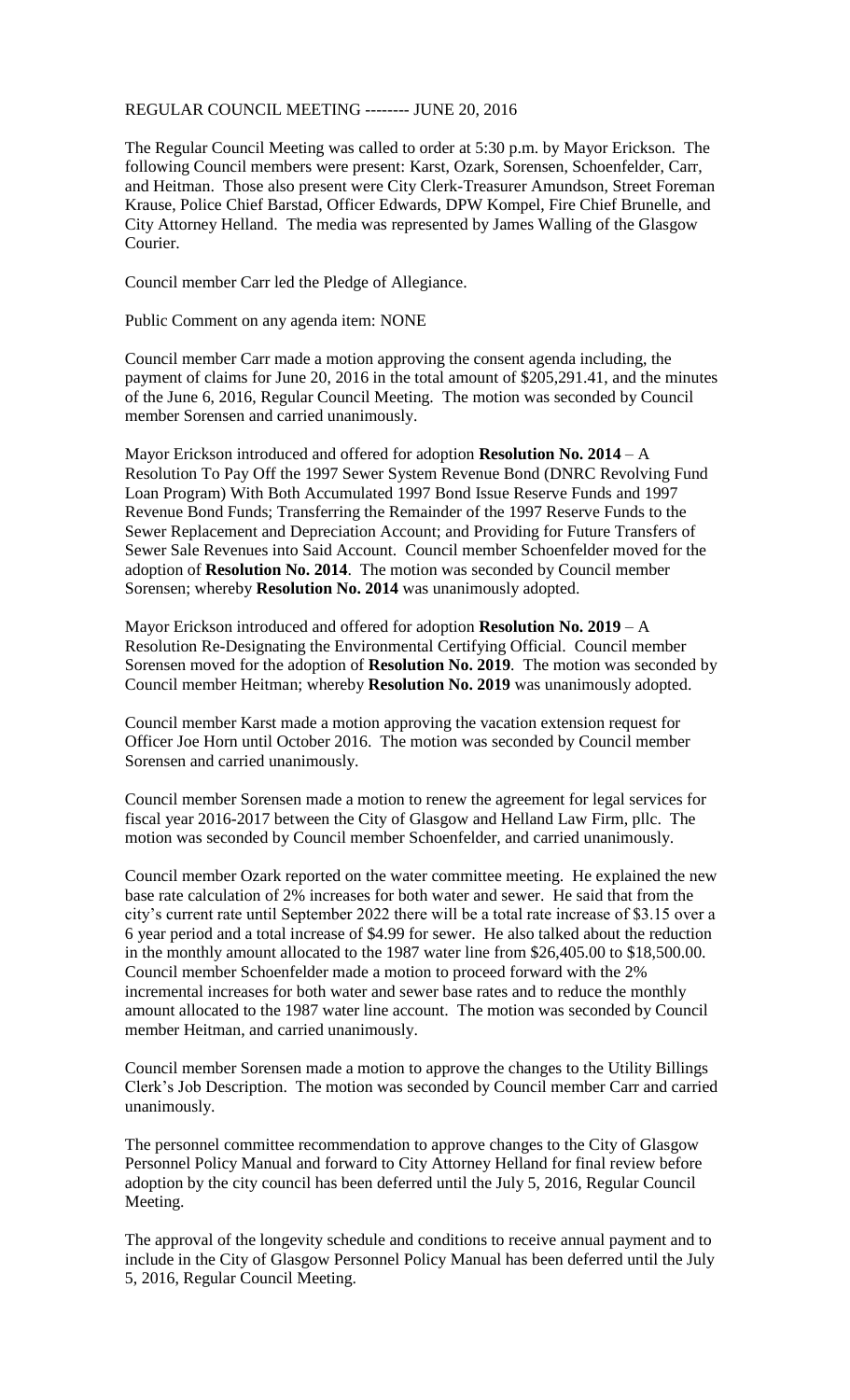Jarret Brant from Big Sky Auto Accessories was not at the meeting. DPW Kompel stated that he has drafted a letter to the City Attorney for his review on the issue with the water line problem.

Mayor Erickson stated the council meetings in July will be on Tuesday the  $5<sup>th</sup>$  and Monday the  $18^{th}$  due to the  $4^{th}$  of July holiday.

## Old Business:

-Levee Safety Committee Report – The next meeting will be July  $15<sup>th</sup>$  at the National Weather Service Office at 2:00 p.m.

- Update on GNDC noncompetitive grant – City Clerk Amundson said that our application is going through the formal review process and we should be receiving an award letter in the near future. Brianna at GNDC is inquiring at the Department of Commerce if the generic application they have on hand will be acceptable when the City starts accepting applications. She is also getting information on the income thresholds. The Finding of No Significant Impact will be published this week. As soon as all the pieces are in place, City Clerk Amundson will draft an article for the paper on the Housing Grant for the public.

-Renovations on the T-33 Airplane – No Report

-Valley Court Apartments Acquisition Update – City Clerk Amundson has been talking with USDA RD and they are working on submitting the transfer paperwork to the National Office for their approval.

-TBID Bike Park Update – City Clerk Amundson mentioned that Tami from TBID has located a grant that the City can apply for. The grant will cover the infrastructure costs for the new bike park. Kathy Granger will write the grant for the city after Amundson has collected all of the costs associated with it. The Montana Office of Tourism and Business Development will start accepting applications on July 1.

-Mutual Consent Agreement for Legal Services – Mayor Erickson has talked with the Commissioners and they said that they will reduce the contract amount to \$30,000.00 from \$32,000.00. They are looking at hiring an assistant county attorney to assist with the city cases. This will be on the July  $5<sup>th</sup>$  agenda for final vote.

Committee Reports: There were no committee reports for Personnel, Water, Cemetery, or Grant. Council member Karst stated the Ordinance committee had met and there were more suggested changes to the drafted animal ordinance. Those changes will go to the City Attorney and the revised ordinance will be reviewed before being presented to the council for adoption.

## Department Head Reports:

City Attorney Helland mentioned he has been working on the animal ordinance. Also, when Judge Gilbert returns he will meet with her and Police Chief Barstad to see the process that could be done if the city were to change the penalties from a misdemeanor to a municipal infraction and report back.

Fire Chief Brunelle stated that the recent house fire is still under investigation and they are waiting for a final report. He is having some electrical work done in the fire hall. The current electrical is out of date and a fire hazard. He is also working on a capital outlay spreadsheet.

Police Chief Barstad said that Lachlan Vaira is looking at returning to the Police Department for the summer as a part-time officer.

Street Foreman Krause stated the paving project went smoothly and Century will start Chip Sealing on Wednesday.